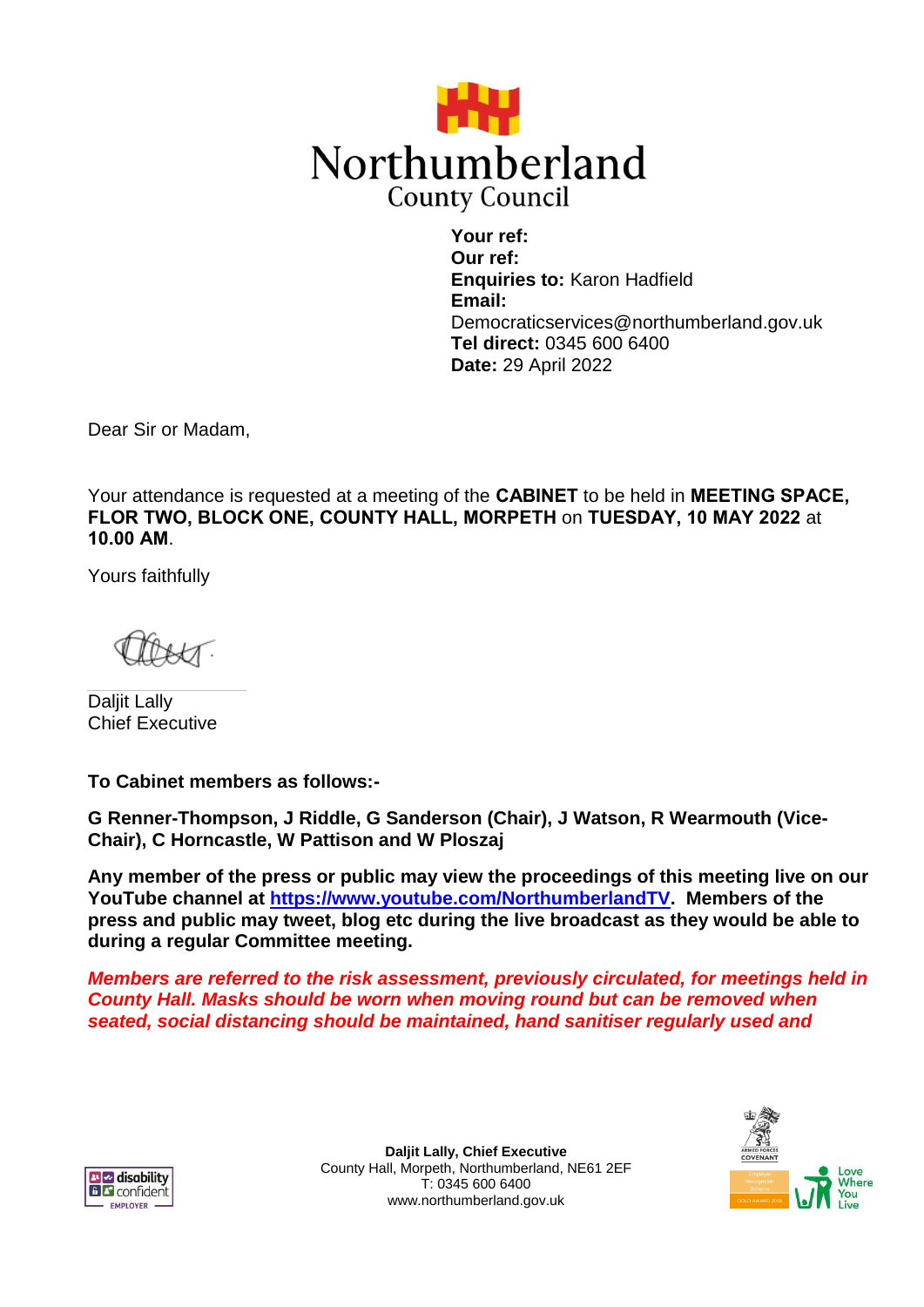*members requested to self-test twice a week at home, in line with government guidelines.*

## **AGENDA**

# **PART I**

It is expected that the matters included in this part of the agenda will be dealt with in public.

## **1. APOLOGIES FOR ABSENCE**

## **2. MINUTES**

Minutes of the meeting of Cabinet held on 12 April 2022, as circulated, to be confirmed as a true record and signed by the Chair.

## **3. DISCLOSURE OF MEMBERS' INTERESTS**

Unless already entered in the Council's Register of Members' interests, members are required to disclose any personal interest (which includes any disclosable pecuniary interest) they may have in any of the items included on the agenda for the meeting in accordance with the Code of Conduct adopted by the Council on 4 July 2012, and are reminded that if they have any personal interests of a prejudicial nature (as defined under paragraph 17 of the Code Conduct) they must not participate in any discussion or vote on the matter and must leave the room. NB Any member needing clarification must contact monitoringofficer@northumberland.gov.uk. Please refer to the guidance on disclosures at the rear of this agenda letter.

## **4. REPORT OF EXECUTIVE DIRECTOR OF ADULT SOCIAL CARE AND CHILDREN'S SERVICES**

# **Proposals for the Coquet Partnership**

The Council has approved the allocation of £25.5m of capital investment in schools in the Coquet Partnership. Before committing such investment to relevant school capital projects, Council officers have met with school leaders collectively and individually in the partnership to discuss what structure of organisation of schools would be, in their view, the most effective in improving outcomes for pupils in all phases and for the longterm sustainability of the partnership.

This report sets out the findings of these meetings, and as a result of feedback received by each of the Governing Bodies of the Coquet Partnership schools to the Council, Cabinet is recommended to approve a six-week consultation on proposals for a 2-tier structure in the Coquet Partnership with effect from 13 May 2022 (Appendix A).

(Pages 7

- 20)

(Pages 1 - 6)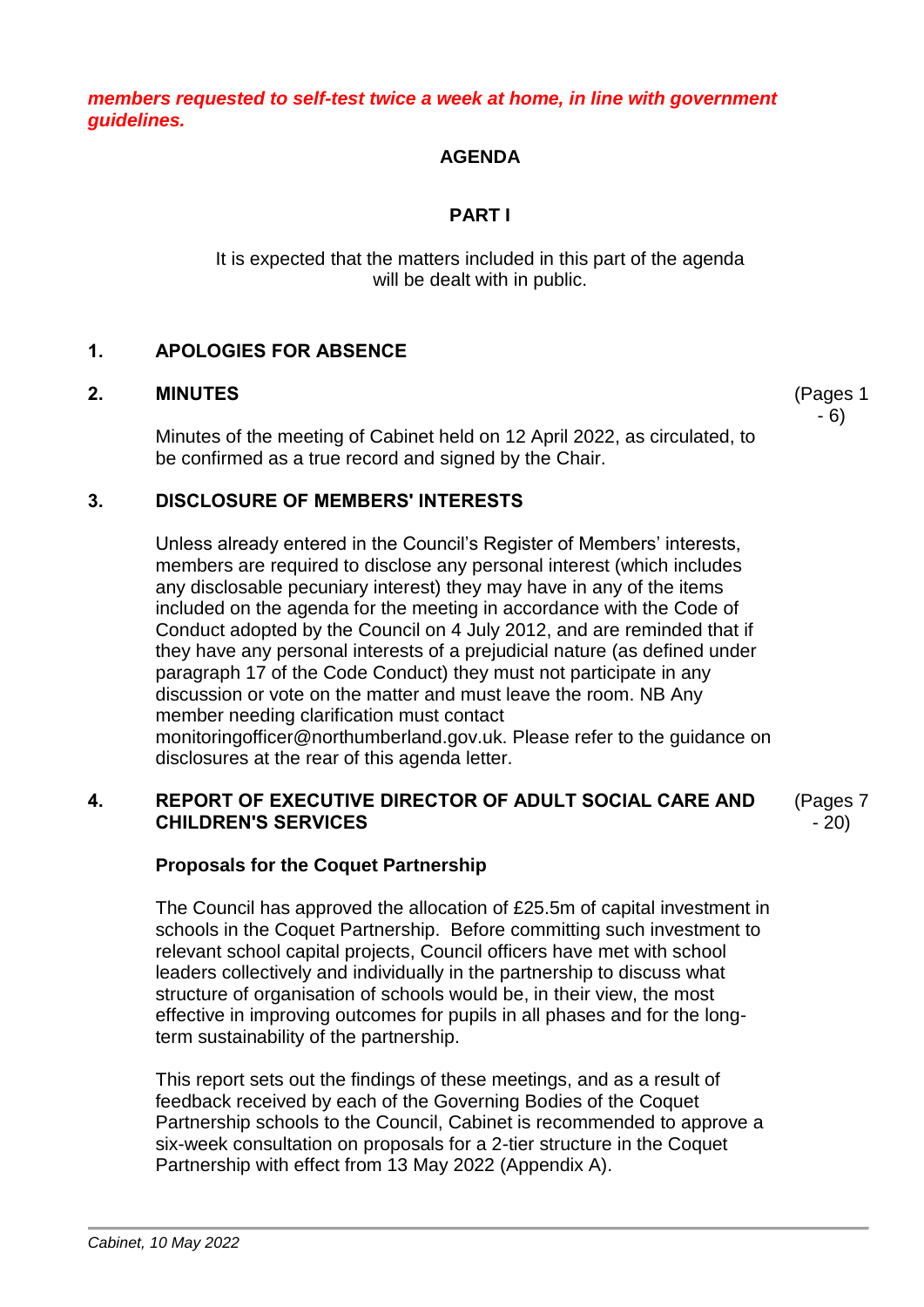The report of the FACS OSC will be circulated when the Committee has met.

## **5. REPORT OF THE INTERIM EXECUTIVE DIRECTOR OF REGENERATION**

## **Bus Service Improvement Plan and Enhanced Partnership**

This report set out the details of the recent Government announcement relating to indicative allocations for the delivery of regional Bus Service Improvement Plans (BSIPs) and to provide an update on the development of the Enhanced Partnership (EP) for buses in the North East and its implications on the Council's future responsibilities (Appendix B).

#### **6. REPORT OF THE INTERIM EXECUTIVE DIRECTOR OF FINANCE AND S151 OFFICER** (Pages 29 - 44)

### **Summary of New Capital Proposals considered by Officer Capital Strategy Group**

The report summarises proposed amendments to the Capital Programme considered by the officer Capital Strategy Group via email on 1 April 2022 (Appendix C).

### **7. REPORT OF THE INTERIM SENIOR SERVICE DIRECTOR**

45 - 50)

### **Nominations to Outside Bodies**

To agree Cabinet's nominations to outside bodies detailed in Appendix D.

### **8. URGENT BUSINESS**

To consider such other business as, in the opinion of the Chair, should, by reason of special circumstances, be considered as a matter of urgency.

(Pages 21 - 28)

(Pages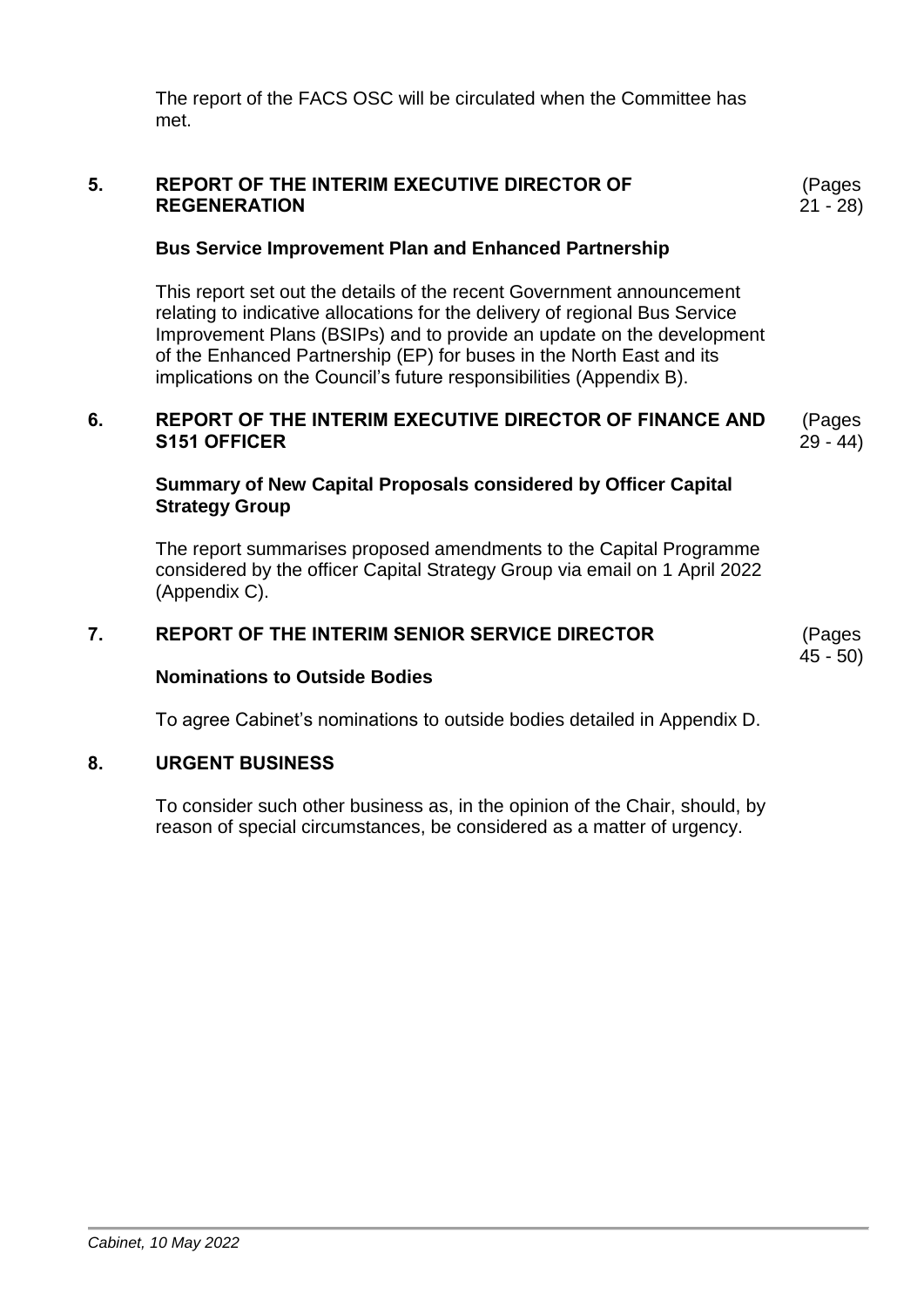# **IF YOU HAVE AN INTEREST AT THIS MEETING, PLEASE:**

- Declare it and give details of its nature before the matter is discussion or as soon as it becomes apparent to you.
- Complete this sheet and pass it to the Democratic Services Officer.

| Name (please print):                                                                                                                                                                                                   |
|------------------------------------------------------------------------------------------------------------------------------------------------------------------------------------------------------------------------|
| <b>Meeting:</b>                                                                                                                                                                                                        |
| Date:                                                                                                                                                                                                                  |
| Item to which your interest relates:                                                                                                                                                                                   |
| Nature of Registerable Personal Interest i.e either disclosable pecuniary interest (as<br>defined by Annex 2 to Code of Conduct or other interest (as defined by Annex 3 to Code<br>of Conduct) (please give details): |
| Nature of Non-registerable Personal Interest (please give details):                                                                                                                                                    |
| Are you intending to withdraw from the meeting?                                                                                                                                                                        |

**1. Registerable Personal Interests** – You may have a Registerable Personal Interest if the issue being discussed in the meeting:

a) relates to any Disclosable Pecuniary Interest (as defined by Annex 1 to the Code of Conduct); or